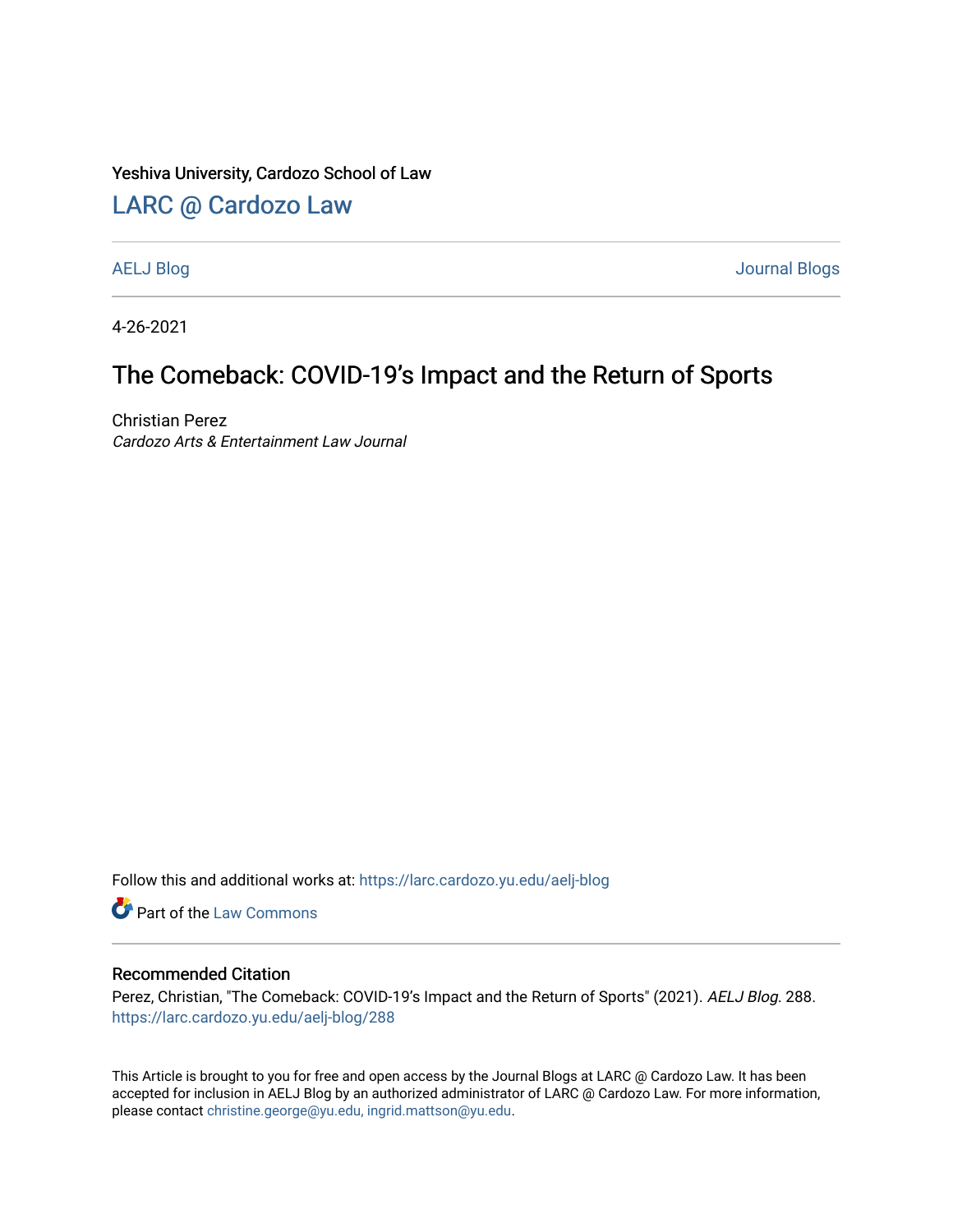# **The Comeback: COVID-19's Impact and the Return of Sports**

BY **[CHRISTIAN PEREZ](https://cardozoaelj.com/author/christian-perez/)** / ON APRIL 26, 2021



*Photo by Abigail Keenan on Unsplash*

Recent promi[s](https://cardozoaelj.com/2021/04/26/the-comeback-covid-19s-impact-and-the-return-of-sports/#easy-footnote-bottom-1-6936)ing vaccine news<sup>1</sup> has many U.S. citizens finally seeing the light at the end of the pandemic tunnel and maybe even thinking about making travel plans to a tropical destination, to Europe, or perhaps catch a ballgame[.](https://cardozoaelj.com/2021/04/26/the-comeback-covid-19s-impact-and-the-return-of-sports/#easy-footnote-bottom-2-6936)<sup>2</sup> Unfortunately, however, the pandemic is still ongoing. Throngs of people wary of the vaccine and new COVID-19 variants popping up likely mean we are not entirely out of the pandemic's grasp[.](https://cardozoaelj.com/2021/04/26/the-comeback-covid-19s-impact-and-the-return-of-sports/#easy-footnote-bottom-3-6936) $3$  And let us not forget the price paid in lives already: three million lives worldwide and half a million in the United States[.](https://cardozoaelj.com/2021/04/26/the-comeback-covid-19s-impact-and-the-return-of-sports/#easy-footnote-bottom-4-6936)<sup>4</sup> So, it may seem a little distasteful to talk about COVID-19 and its impact on the sports industry, but sports matter economically and to our individual and collective psyche.

Sports play an undeniable role in most of our lives, whether as a member of an organized sport or as a spectator[.](https://cardozoaelj.com/2021/04/26/the-comeback-covid-19s-impact-and-the-return-of-sports/#easy-footnote-bottom-5-6936) $5$  In the United States, it is hard to miss the latest scores and updates from all major sports teams, whether it is professional, collegiate level, or anything else. For many of us, our lives in some parts revolve around the athleticism and competitiveness that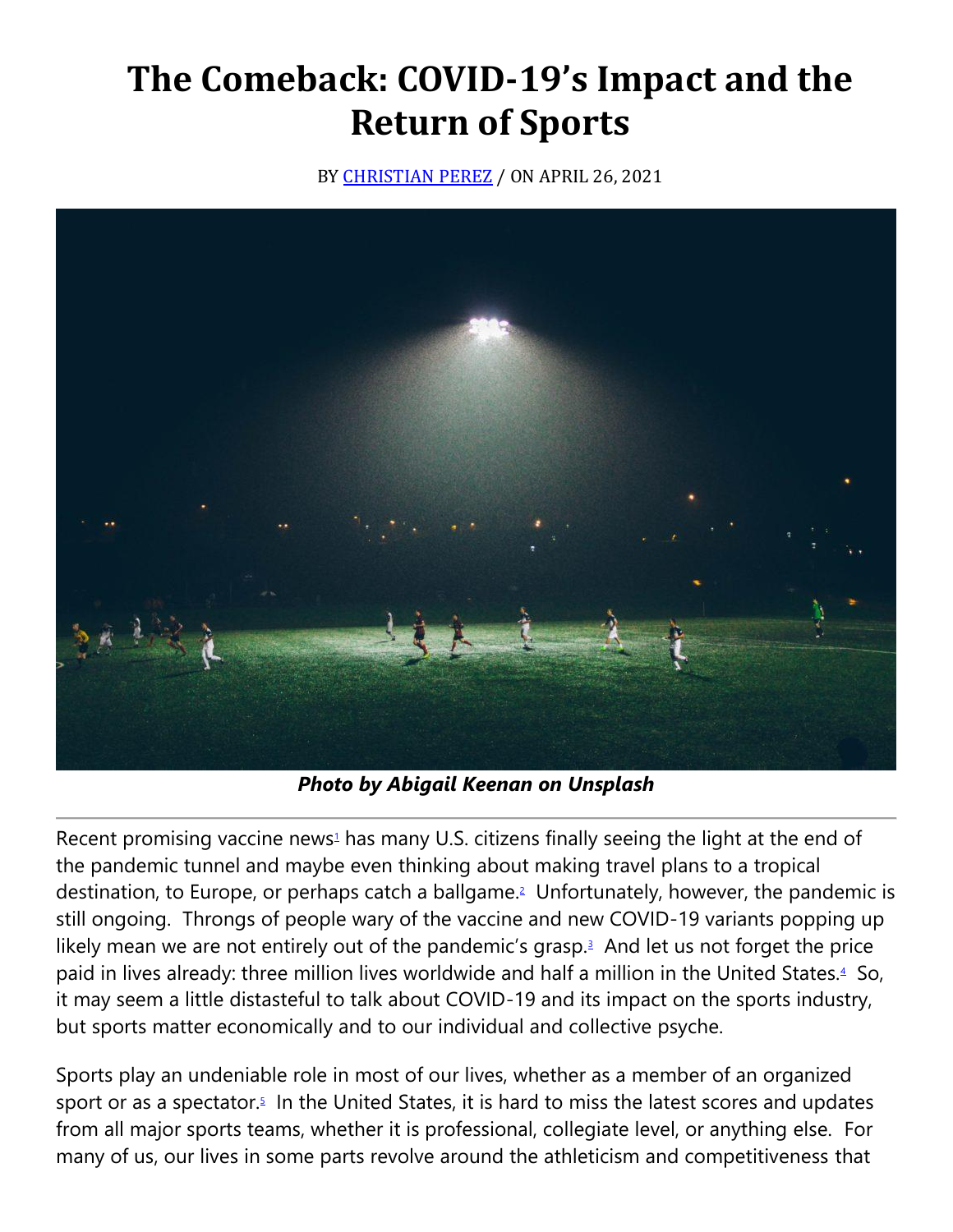makes up sports. Sports have also served as a global unifier. As Nelson Mandela once said: "Sport has the power to change the world. It has the power to inspire. It has the power to unite people in a way that little else does.["](https://cardozoaelj.com/2021/04/26/the-comeback-covid-19s-impact-and-the-return-of-sports/#easy-footnote-bottom-6-6936)<sup>6</sup> The recent pandemic has presented complex challenge[s](https://cardozoaelj.com/2021/04/26/the-comeback-covid-19s-impact-and-the-return-of-sports/#easy-footnote-bottom-7-6936) and uncertainty to many American institutions, including sports<sup>7</sup>. In particular, the sports industry has remained resilient but still has experienced its fair share of economic issues.

As the Coronavirus spread across the globe, a vast number of major sporting events and matches were either postponed or canceled to protect the health of athletes, fans, and all those involved[.](https://cardozoaelj.com/2021/04/26/the-comeback-covid-19s-impact-and-the-return-of-sports/#easy-footnote-bottom-8-6936) $8$ 

Every aspect of the sports world was affected, from athletes, teams, leagues, to sponsorships, sports retail, hospitality, and media coverage[.](https://cardozoaelj.com/2021/04/26/the-comeback-covid-19s-impact-and-the-return-of-sports/#easy-footnote-bottom-9-6936)<sup>9</sup>

The impact of COVID-19 on sports was, and still is, far-reaching, with many stakeholders financially affected by shortened seasons, postponements, or cancellations. The many different affected stakeholders include:

- Sports teams or individual sportsmen/sportswomen, e.g., New York Yankees
- Governing bodies, e.g., the International Olympic Committee
- Stadium, arena, and venue operators, e.g., the Madison Square Garden Company who operates Madison Square Garden
- Insurers
- Team physicians and medical staff
- Vendors, e.g., those who supply the equipment for each sport or sell the tickets;
- Sponsors, e.g., Chase Bank or Nike
- Local businesses surrounding the venues, e.g., hotels, restaurants, and bars
- The media
- Fans, e.g., Ticket holders or those who watch on media platforms
- The travel industry

While many constituencies welcomed the postponements and cancellations as promoting crucial public health objectives,<sup>[10](https://cardozoaelj.com/2021/04/26/the-comeback-covid-19s-impact-and-the-return-of-sports/#easy-footnote-bottom-10-6936)</sup> there is no doubt that unwanted consequences resulted, and that some of those consequences will persist in the coming years. $11$ 

Postponements and cancellations also triggered legal ramifications that may take years and patience to resolve.[12](https://cardozoaelj.com/2021/04/26/the-comeback-covid-19s-impact-and-the-return-of-sports/#easy-footnote-bottom-12-6936) In particular, postponements have wreaked havoc on contracts negotiated by sponsors, broadcast networks, sports leagues, teams, and players.<sup>[13](https://cardozoaelj.com/2021/04/26/the-comeback-covid-19s-impact-and-the-return-of-sports/#easy-footnote-bottom-13-6936)</sup> Those deals, routinely worth some worth millions and even billions of dollars, could not be performed because of postponements and cancellations. For example, a decade ago, NBC and the International Olympic Committee (IOC) agreed on a \$4.4 billion deal<sup>[14](https://cardozoaelj.com/2021/04/26/the-comeback-covid-19s-impact-and-the-return-of-sports/#easy-footnote-bottom-14-6936)</sup> that ran through the last year's Olympics. Years later, the deal was extended into the 2030s, with NBC paying the IOC \$7.8 billion for sponsorship and exclusive rights.[15](https://cardozoaelj.com/2021/04/26/the-comeback-covid-19s-impact-and-the-return-of-sports/#easy-footnote-bottom-15-6936) That substantial payout was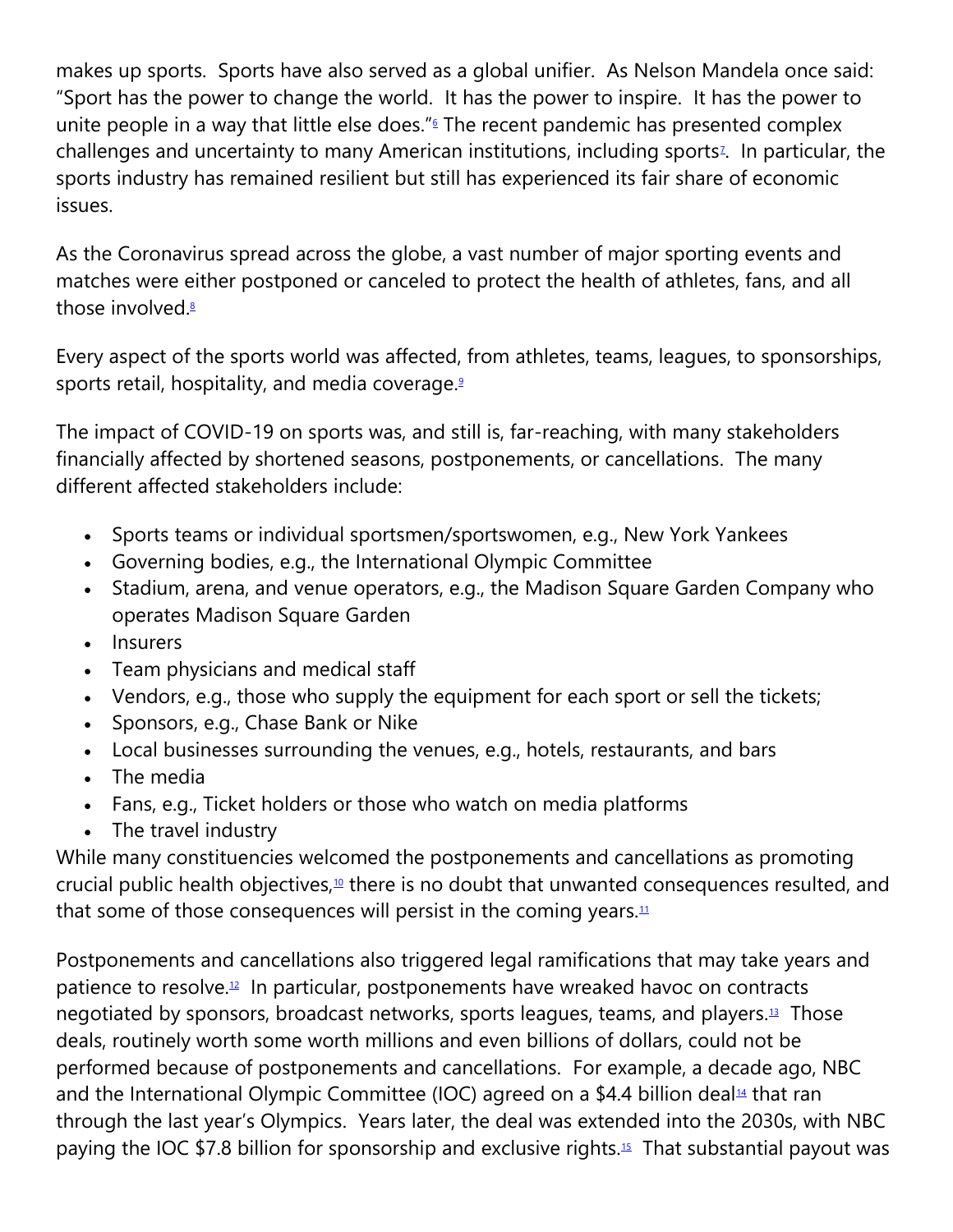based on NBC's reliance on viewership, promotion, advertising. NBC's financial projections were predicated partly on revenue the network anticipated generating through Olympic broadcasts during the 2020 summer. The Olympics postponement to this summer, at the very least, required reworking a vast number of contracts and a loss of substantial revenue for both NBC and the IOC.[16](https://cardozoaelj.com/2021/04/26/the-comeback-covid-19s-impact-and-the-return-of-sports/#easy-footnote-bottom-16-6936)

Sponsors and local businesses were also affected by the postponement of last year's Olympics.<sup>[17](https://cardozoaelj.com/2021/04/26/the-comeback-covid-19s-impact-and-the-return-of-sports/#easy-footnote-bottom-17-6936)</sup> This troubling trend was replicated for the U.S. sports leagues, which saw massive losses in associated revenue.[18](https://cardozoaelj.com/2021/04/26/the-comeback-covid-19s-impact-and-the-return-of-sports/#easy-footnote-bottom-18-6936) Local businesses, in particular, were also hit hard, as they were expecting people to see their products and services on signs, banners, and advertisements.<sup>[19](https://cardozoaelj.com/2021/04/26/the-comeback-covid-19s-impact-and-the-return-of-sports/#easy-footnote-bottom-19-6936)</sup> Hotels, local restaurants, and bars that project revenue from these sporting events also lost out. The travel industry was equally hit as hard.<sup>[20](https://cardozoaelj.com/2021/04/26/the-comeback-covid-19s-impact-and-the-return-of-sports/#easy-footnote-bottom-20-6936)</sup> Employees of these various businesses undoubtedly absorbed those losses with lower earnings, layoffs, and furloughs.

Fortunately, the sports industry does not seem to be finished yet. Sports leagues have come back or are in the process of coming back at full or slightly reduced schedules.<sup>[21](https://cardozoaelj.com/2021/04/26/the-comeback-covid-19s-impact-and-the-return-of-sports/#easy-footnote-bottom-21-6936)</sup> There is also some optimism that the sporting goods industry will bounce back in 2021, $22$  and there is hope that the sports industry might bounce back revenue-wise, perhaps with an assist from legal sports betting.<sup>[23](https://cardozoaelj.com/2021/04/26/the-comeback-covid-19s-impact-and-the-return-of-sports/#easy-footnote-bottom-23-6936)</sup> States also, eager to combat historic budget shortfalls due to the pandemic, are turning to sports betting to fight back.<sup>[24](https://cardozoaelj.com/2021/04/26/the-comeback-covid-19s-impact-and-the-return-of-sports/#easy-footnote-bottom-24-6936)</sup> While the Supreme Court's decision to reverse a federal ban<sup>[25](https://cardozoaelj.com/2021/04/26/the-comeback-covid-19s-impact-and-the-return-of-sports/#easy-footnote-bottom-25-6936)</sup> on sports betting in 2018 saw the practice blossom in 22 states, some states, like New York and New Jersey, had held out until now.[26](https://cardozoaelj.com/2021/04/26/the-comeback-covid-19s-impact-and-the-return-of-sports/#easy-footnote-bottom-26-6936)

Most importantly, 2021 has ushered the return of a sports product closer to the one we enjoyed pre-pandemic.<sup>[27](https://cardozoaelj.com/2021/04/26/the-comeback-covid-19s-impact-and-the-return-of-sports/#easy-footnote-bottom-27-6936)</sup> There is, of course, some debate as to whether sports should return so quickly and with fans. $28$  Hopefully, the optimism behind the momentum to return is reflected in the stock market as sports leagues and teams have seen evaluations increase recently.<sup>[29](https://cardozoaelj.com/2021/04/26/the-comeback-covid-19s-impact-and-the-return-of-sports/#easy-footnote-bottom-29-6936)</sup> After all, the pandemic has proven that even though the sports industry faced financial and personal struggles, there was still an apparent demand for its return. Hopefully, the sports industry will continue to bounce back, and sports will remain a part of our lives for years to come.

*Christian J. Perez is a student at the Benjamin N. Cardozo School of Law and a Staff Editor at the Cardozo Arts & Entertainment Law Journal. Christian is interested in litigation and intellectual property. For the spring 2021 semester, Christian was selected for the Alexander Fellows Judicial Clerkship. He currently serves as a full-time judicial intern to the Honorable Gregory H. Woods of the United States District Court for the Southern District of New York.*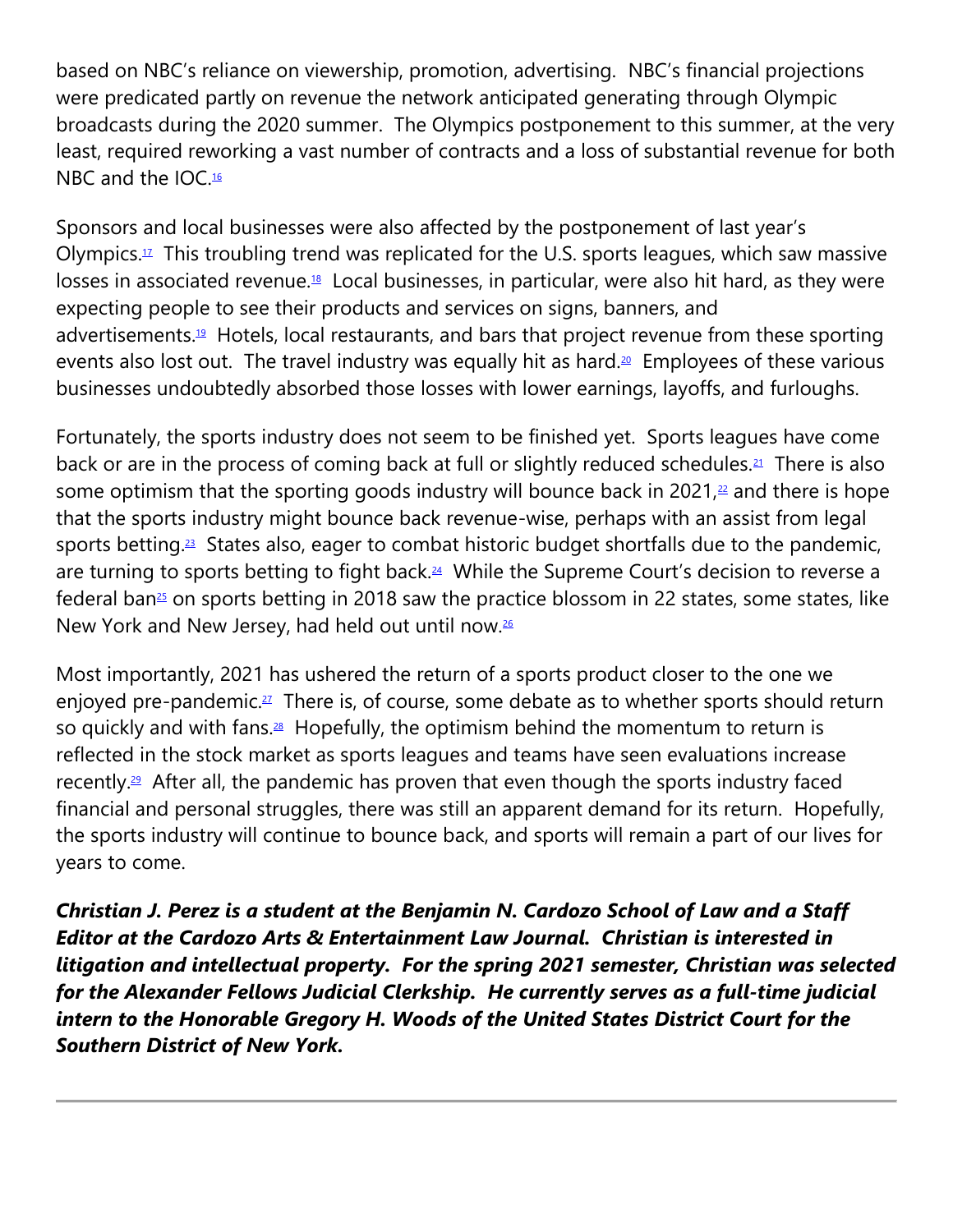- 1. German Lopez, America Is Now on Track to Vaccinate all All Adults by July 4, VOX (Apr. 11, 2021), https://www.vox.com/future-perfect/2021/3/30/22340007/covid-19-vaccinescoronavirus-july-4-independence-day.
- 2. Bryan Hoch, Yankee Stadium to Open At 20% Capacity, MLB (Apr. 11, 2021), https://www.mlb.com/news/yankee-stadium-to-open-2021-with-limited-seating.
- 3. Joseph Goldstein, Sharon Otterman & Matthew Bloch, How the Coronavirus Variants Are Spreading in New York City, New N.Y. Times (Apr. 13, 2021), https://www.nytimes.com/2021/04/13/nyregion/coronavirus-variants.html; Associated Press, One-Third of U.S. Adults Still Wary of COVID-19 Vaccines, L.A. Times (Apr. 13, 2021), https://www.latimes.com/science/story/2021-02-10/how-do-americans-feelabout-covid-19-vaccines-now-that-theyre-here.
- 4. Coronavirus in the U.S.: Latest Map and Case Count, N.Y. Times (Apr. 13, 2021), https://www.nytimes.com/interactive/2020/us/coronavirus-us-cases.html; The Pandemic's Hidden Toll: Half a Million Deaths, N.Y. Times (Apr. 13, 2021), https://www.nytimes.com/interactive/2020/04/21/world/coronavirus-missingdeaths.html.
- 5. Number of Live Sports Viewers in the United States From 2019 to 2024, Statista (Apr. 13, 2021), https://www.statista.com/statistics/1127341/live-sport-viewership/; Press Release, Harvard T.H. Chan, Poll: Three in Four Adults Played Sports When They Were Younger, but Only One in Four Still Play (June 15, 2015).
- 6. Rob Hughes, Nelson Mandela Grasped the Power of Sports, N.Y. Times (Apr. 13, 2021), https://www.nytimes.com/2013/06/12/sports/soccer/12iht-soccer12.html.
- 7. Gwen Burrow, The Economic Impact of COVID-19 on US Sports, Emsi Blog (Apr. 13, 2021), https://www.economicmodeling.com/2020/05/28/the-economic-impact-ofcovid-19-on-us-sports-up-to-92-6k-lost-every-minute/.
- 8. Emma Specter, The Tokyo Olympics Have Officially Been Rescheduled, Vogue (Apr. 13, 2021), https://www.vogue.com/article/2020-olympics-tokyo-rescheduled-date; Sopan Deb & Scott Cacciola, The N.B.A. Is Coming Back. There are 113 Pages of New Rules, N.Y. Times (Apr. 13, 2021), https://www.nytimes.com/article/nba-return-healthrules.html; Bob Nightengale, 'Embrace the Unconventional:' Opening Day Has Finally Arrived, Ready For 60-Game Sprint, USA Today (Apr. 13, 2021), https://www.usatoday.com/story/sports/mlb/columnist/bobnightengale/2020/07/22/2020-mlb-season-60-games-crazyunconventional/5486001002/; NCAA Tournaments Cancelled Over Coronavirus, ESPN (Apr. 13, 2021), https://www.espn.com/mens-collegebasketball/story/\_/id/28893285/ncaa-tournaments-canceled-coronavirus; Madeline Coleman, Ivy League Cancelled All Winter Sports for the 2020-2021 Season, Sports Illustrated (Apr. 13, 2021), https://www.si.com/college/2020/11/12/ivy-league-cancelsall-winter-sports-for-the-2020-21-season.
- 9. Burrow, supra note 7.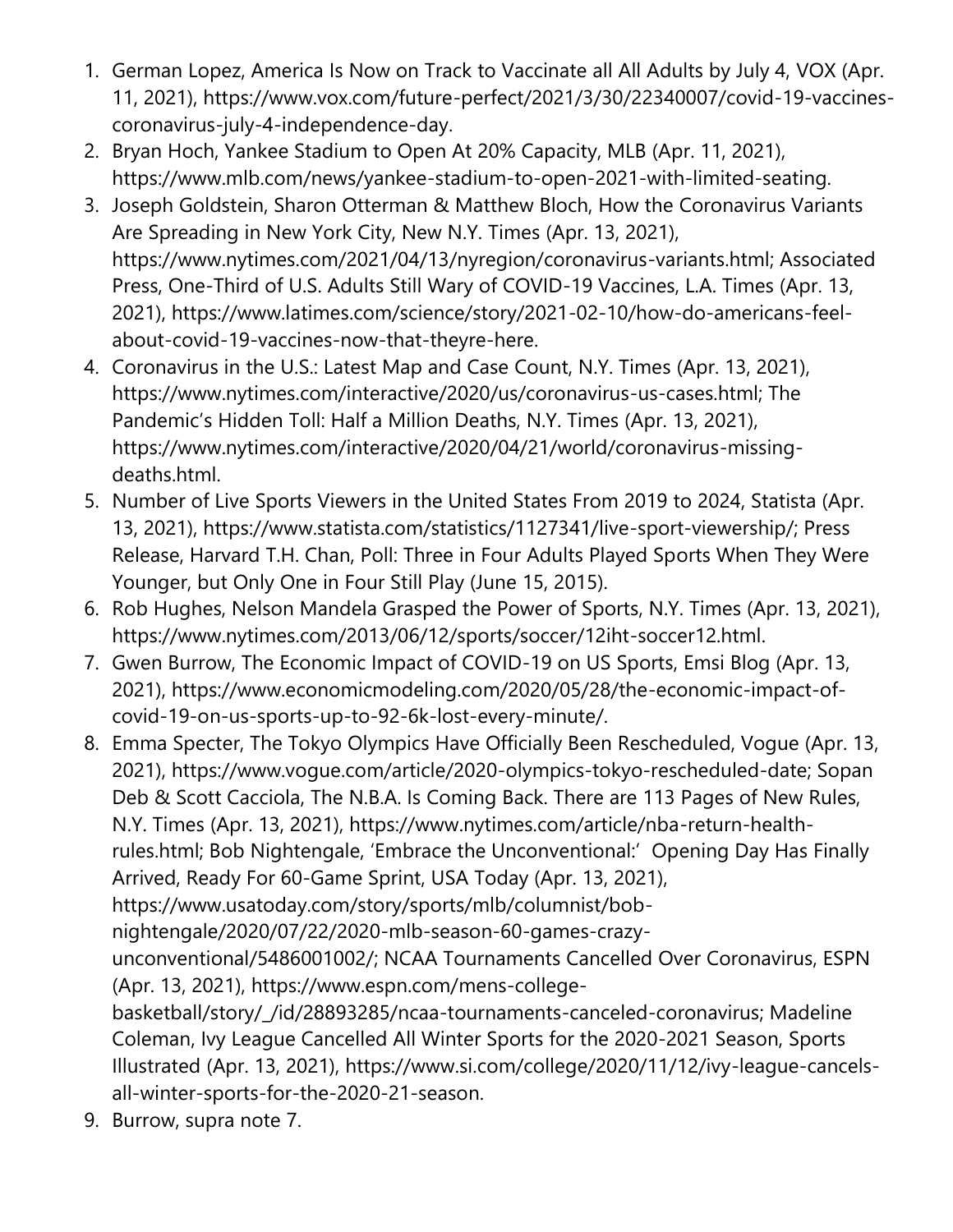- 10.Chris Ballard, When Sports Stopped, Sports Illustrated (Apr. 11, 2021), https://www.si.com/nba/2020/03/13/when-sports-stopped-coronavirus (quoting NBA Head Coach Steve Kerr: "[O]bviously, there are way more important things right now, people's health being number one and people's livelihood and jobs number two.").
- 11.Justin Birnbaum, Major Sports Leagues Lost Jaw-Dropping Amount of Money in 2020, Forbes (Apr. 11, 2021),

https://www.forbes.com/sites/justinbirnbaum/2021/03/06/major-sports-leagues-lostjaw-dropping-amount-of-money-in-2020/?sh=4339614c69c2.

12.For a brief overview of the legal implications of COVID-19 event postponements and cancellations on the entertainment industry in general, see Julie Bedard, Anthony J. Dreyer & Karen M. Lent, Coronavirus/COVID-10: Implications of Event Postponement and Cancellation, Skadden (Apr. 14, 2021),

https://www.skadden.com/insights/publications/2020/04/covid19-implications-ofevent-postponement.

- 13.Stephanie Cain, Venues Are Getting a Crash Course In Postponement Clauses Thanks to Coronavirus, Fortune (Apr. 14, 2021), https://fortune.com/2020/03/19/coronavirusevents-canceled-postponed/.
- 14.Richard Sandomir, NBC Wins U.S. Television Rights to Four More Olympics, N.Y. Times (Apr. 14, 2021), https://www.nytimes.com/2011/06/08/sports/nbc-wins-tv-rights-tonext-four-olympics.html.
- 15.Nancy Armour, NBC Universal Pays \$7.75 Billion for Olympics Through 2032, USA Today (Apr. 14, 2021), https://www.usatoday.com/story/sports/olympics/2014/05/07/nbcolympics-broadcast-rights-2032/8805989/.
- 16.Eben Novy-Williams, NBC Has \$1 Billion Schedule Hole With Olympics Postponed, Bloomberg (Apr. 14, 2021), https://www.bloomberg.com/news/articles/2020-03-24/nbcpays-billions-for-olympics-tv-rights-what-happens-now.
- 17.Michael Lev-Ram, What Postponing the 2020 Olympics Means to Brands–and Athletes, Fortune (Apr. 14, 2021), https://fortune.com/2020/03/27/2020-olympics-tokyopostponed-canceled-brands-sponsorships/.
- 18.Birnbaum, supra note 11.
- 19.Yankees Pledge \$50,000 to Help Businesses Near Stadium Hurt by COVID, NBC New York (Apr. 14, 2021), https://www.nbcnewyork.com/news/sports/yankees-pledge-50000-to-help-businesses-near-stadium-hurt-by-covid/2796520/.
- 20.Dawn Gilbertson, Morgan Hines, David Oliver, Jennifer Borresen & Janie Haseman, Six Months of Carnage and Counting: Travel Industry Struggles to Rebound From COVID-19, USA Today (Apr. 14, 2021), https://www.usatoday.com/indepth/travel/news/2020/09/14/travel-industry-crushed-by-six-months-covid-19/5638828002/.
- 21.Ben Cohen, The NBA Will Return to the Real World in December for New Season, The Wall Street Journal (Apr. 14, 2021), https://www.wsj.com/articles/the-nba-will-return-tothe-real-world-in-december-for-new-season-11604677517; Tyler Kepner, Baseball Puts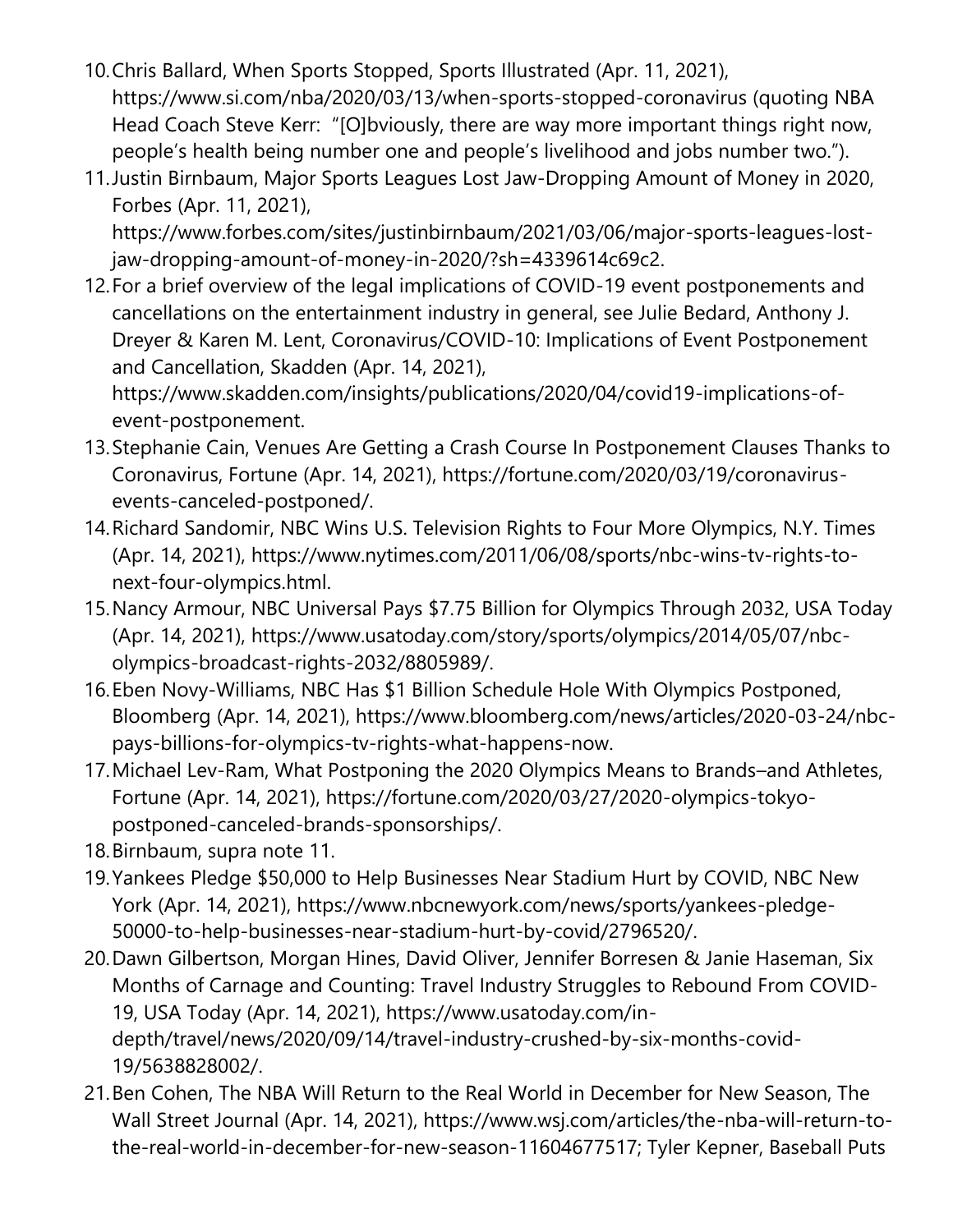the Regular Back in Regular Season, N.Y. Times (Apr. 14, 2021),

https://www.nytimes.com/2021/03/29/sports/baseball/mlb-season-preview.html.

- 22.Sabine Becker, Achim Berg, Sajal Kohli & Alexander Thiel, Sports Goods 2021: The Next Normal For an Industry in Flux, McKinsey (Apr. 14, 2021), https://www.mckinsey.com/industries/retail/our-insights/sporting-goods-2021-thenext-normal-for-an-industry-in-flux#; Rebecca Stewart, 'Joy, Optimism and Resilience'– How Adidas Unified Its Message in Sports' Darkest Hour, The Drum (Apr. 14, 2021), https://www.thedrum.com/news/2020/10/21/joy-optimism-and-resilience-how-adidasunified-its-message-sports-darkest-hour
- 23.How Much Do Leagues Stand to Gain from Legal Sports Betting?, American Gaming Association (Apr. 14, 2021), https://www.americangaming.org/resources/how-much-doleagues-stand-to-gain-from-legal-sports-betting/.
- 24.Matt Rybaltowsky, As New York Deals With Historic Budget Crisis, Mobile Sports Betting Hangs in Balance, SportsHandle (Apr. 14, 2021), https://sportshandle.com/ny-budgetcrisis-31921/; Max Bichsel, Could Online Sports Betting and Gambling Help Close State Budget Shortfalls?, Route Fifty (Apr. 14, 2021), https://www.routefifty.com/finance/2021/04/online-betting-and-gambling-help-close-state-budgetshortfalls/173308/.
- 25.See Murphy v. NCAA, 138 S. Ct. 1461 (2018); see also Rey Mashayekhi, Inside the Battle for the Future of Sports Betting, Fortune (April 14, 2021), https://fortune.com/longform/sports-betting-battle/.
- 26.Weston Blasi, New York Officially Approves Legal Online Sports Betting, Market Watch (Apr. 14, 2021), https://www.marketwatch.com/story/new-york-approves-legal-onlinesports-betting-11617744458; Weston Blasi, New Jersey Passes Nevada in Sports Gambling–Should Las Vegas Be Worried?, MarketWatch (Apr. 14, 2021), https://www.marketwatch.com/story/new-jersey-passed-nevada-in-sports-betting-lastmonth-should-las-vegas-be-worried-2019-11-04.
- 27.Andy Kostka, As 2020 Becomes 2021, Sports Fans Shouldn't Expect a Quick Return to Normal, Washington Times (Apr. 14, 2021), https://www.washingtontimes.com/news/2020/dec/28/will-2021-bring-return-sportswe-knew-them/; Kurt Badenhausen, What To Expect At Arenas As Fans Return to Sports And Concerts in 2021, Forbes (Apr. 14, 2021), https://www.forbes.com/sites/kurtbadenhausen/2021/01/13/what-to-expect-at-arenasas-fans-return-to-sports-and-concerts-in-2021/?sh=3f56110645c4; Kurt Streeter, The Return of March Madness Brought Back Hope, N.Y. Times (Apr. 14, 2021),

https://www.nytimes.com/2021/04/05/sports/ncaabasketball/march-madnesscoronavirus.html.

28.Rocky Swift, Tokyo Olympics Must Be 'Reconsidered' Due to Japan's Failure to Contain Pandemic – Report, Reuters (Apr. 16, 2021),

https://www.reuters.com/lifestyle/sports/tokyo-olympics-must-be-reconsidered-duejapans-failure-contain-pandemic-report-2021-04-16/; Jenna West, Dr. Anthony Fauci